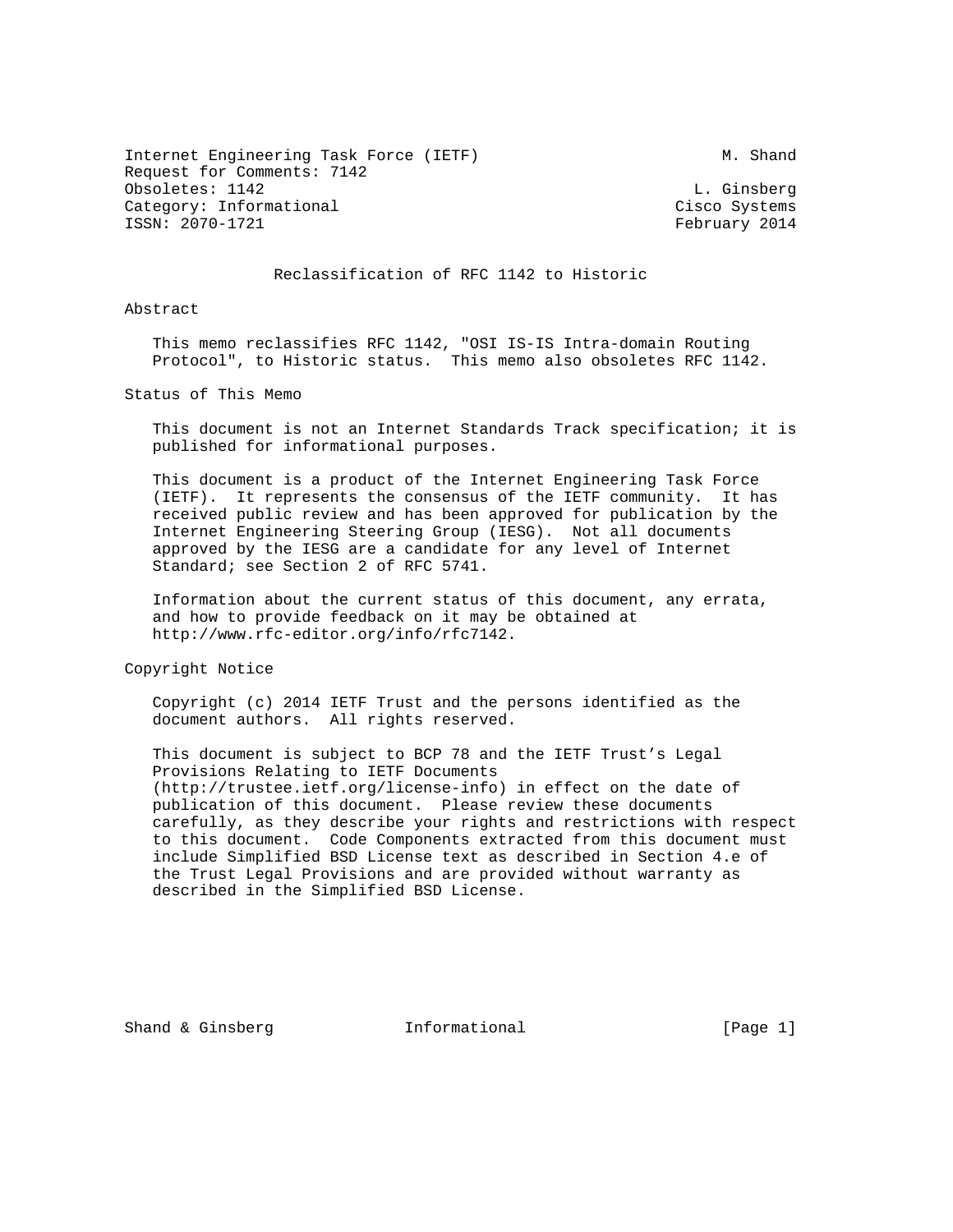## 1. Introduction

 IS-IS is the "OSI Intermediate system to Intermediate system intra domain routeing information exchange protocol for use in conjunction with the protocol for providing the connectionless-mode Network Service (ISO 8473)", otherwise known as ISO/IEC 10589. It has been extended for use with IP by RFC 1195 [RFC1195] and subsequently enhanced by many other RFCs.

 RFC 1142 [RFC1142] was a republication of ISO DP 10589 originally provided as a service to the Internet community. However, ISO DP 10589 was an ISO "Draft Proposal", which differed in a considerable number of significant respects from the final standardized version published as ISO/IEC 10589 [ISO10589-First-Edition], and subsequently revised as ISO/IEC 10589 Second Edition [ISO10589-Second-Edition]. It has been an ongoing source of confusion when RFC 1142 has been unwittingly quoted or referenced in place of ISO/IEC 10589 itself.

 All references to IS-IS should be to the latest edition of the IS-IS standard (currently ISO/IEC 10589:2002, Second Edition), and RFC 1142 is only of historic interest.

 This memo explains why RFC 1142, "OSI IS-IS Intra-domain Routing Protocol", is reclassified to Historic status. This memo also obsoletes RFC 1142.

2. Security Considerations

Reclassifying RFC 1142 has no security considerations.

- 3. References
- 3.1. Normative References

[ISO10589-First-Edition]

 International Organization for Standardization, "Intermediate system to Intermediate system intra-domain routeing information exchange protocol for use in conjunction with the protocol for providing the connectionless-mode Network Service (ISO 8473)", ISO/IEC 10589:1992, First Edition, Nov. 1992.

Shand & Ginsberg **Informational** [Page 2]